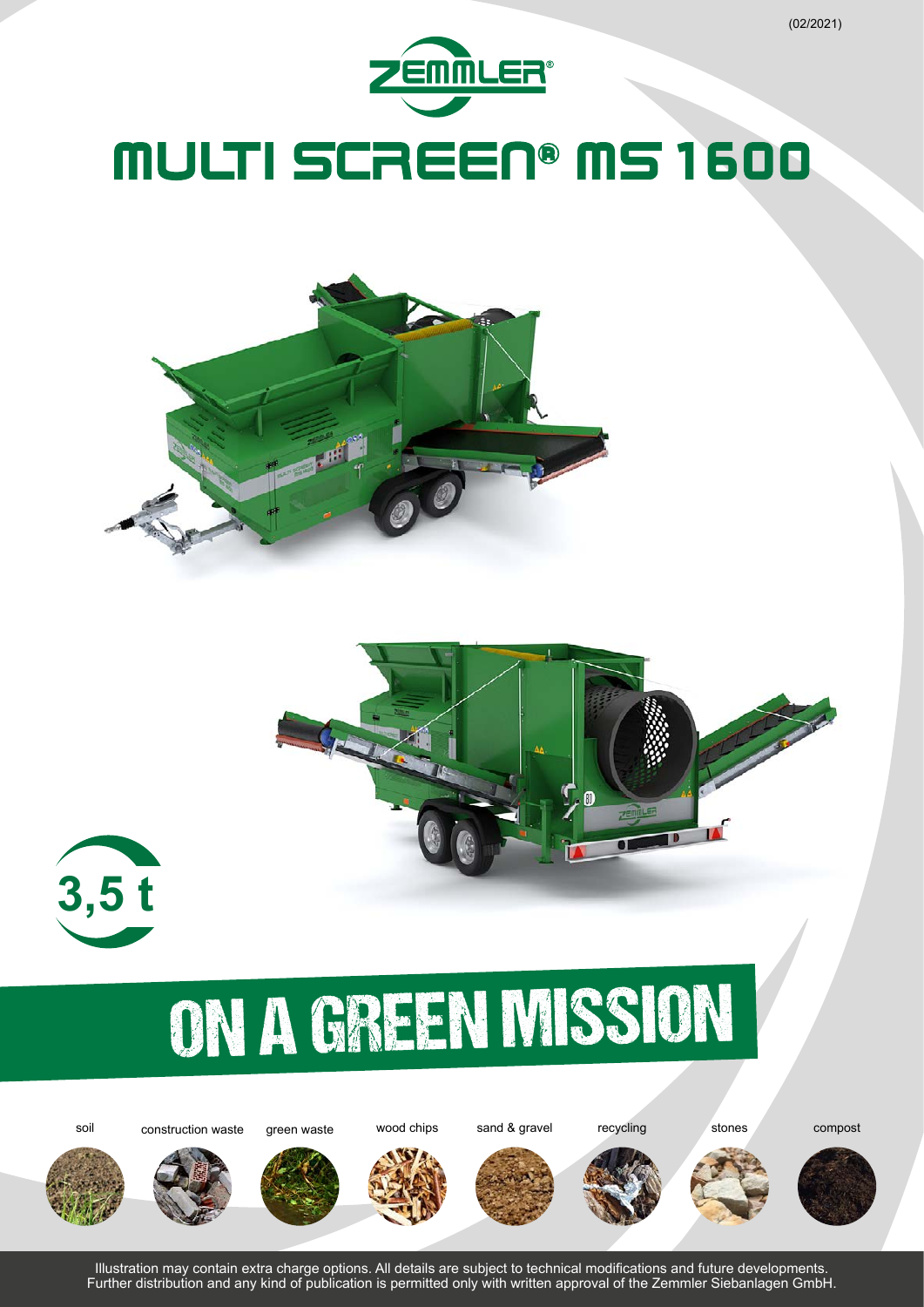

#### **OPTIONS**



Bisection of the inner trommel approx. 75 x 75 mm



Extension for 3rd fraction; punched  $\varnothing$  40 /  $\varnothing$  50 mm or not-punched



Outer wire screens optional 2 to 80 mm

Inner wire screens

optional 40 to 80 mm



Extension for feeder





Remote control



Remodeling on skids



Remodeling to hook lift



Foldable hopper walls

Ripped belt for feeder or fine fraction



Chute for 3rd fraction



Special **lacquering** 



Additional drawbar eye



Petrol power generator 10,0 kVA



Diesel power generator 11,0 kVA

The selection of several options can lead to exceeding the permissible total weight of 3.5 t.

Illustration may contain extra charge options. All details are subject to technical modifications and future developments. Further distribution and any kind of publication is permitted only with written approval of the Zemmler Siebanlagen GmbH.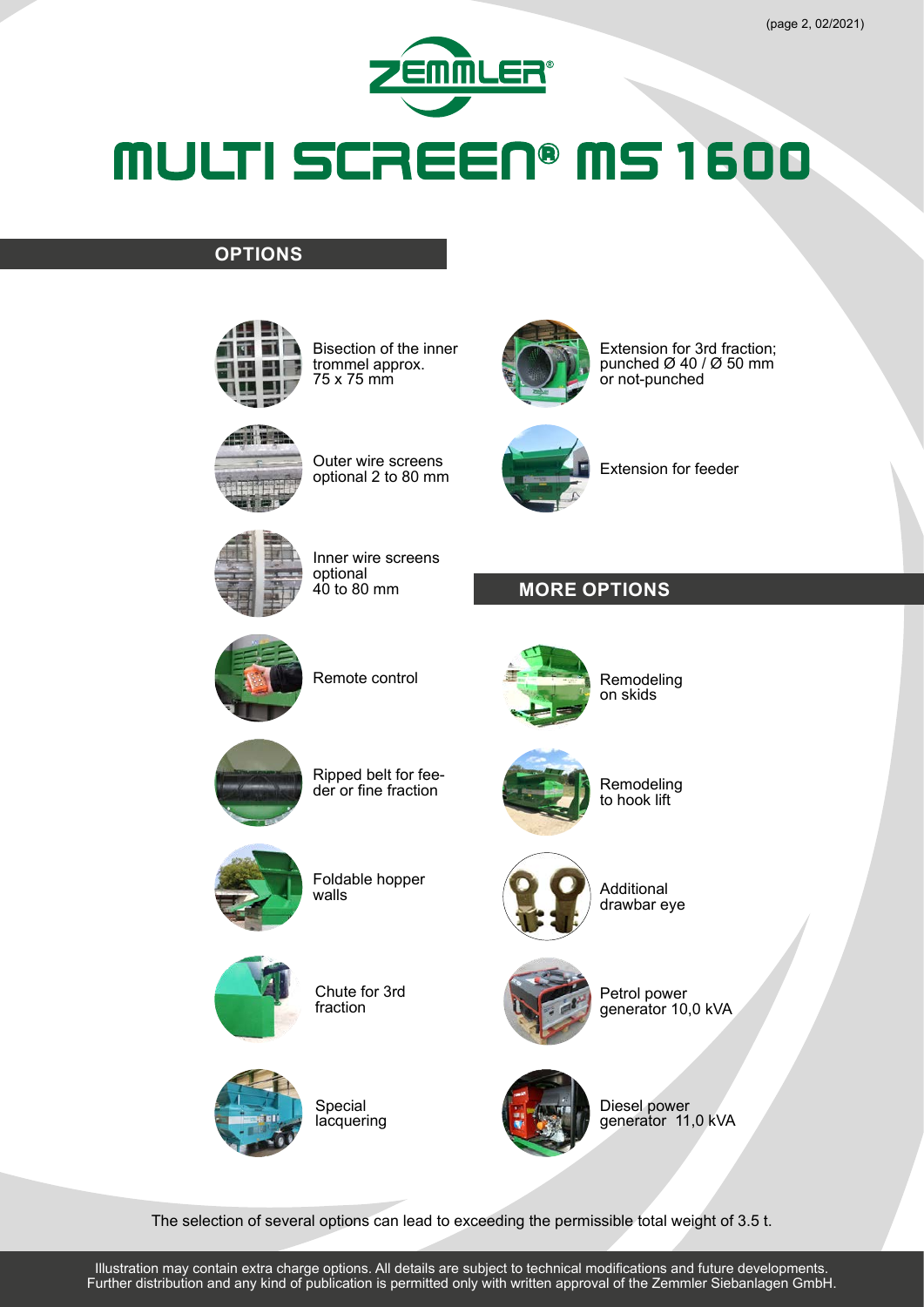

#### **TECHNICAL DESCRIPTION 1**

#### **Base frame:**

longitudinal beam: hollow profile, height 160 mm chassis: 2 x 1.8 t air suspension product: Knott tires: 4 x 185 R 14C rim:  $4 \times 5 \frac{1}{3}$  J brake: drum break, overrunbraked

### **Feeder:**

appr.1.85  $m<sup>3</sup>$ loading height: 2,230 mm loading length: 2,450 mm

#### **Feeding belt:**

belt width: 800 mm belt length: 2,600 mm speed: adjustable

#### **Double trommel:**

surface: inner: 5.2 m² outer: 6.5 m² drum diameter: 1,000 mm (inner) drum diameter: 1,300 mm (outer) drum length: 1,740/ 2,640 mm

Trommel drive: direct over chain and chain wheel

#### **Mesh sizes:**

| inner:                                    | 75 x 170 mm (standard)       |
|-------------------------------------------|------------------------------|
| outer:                                    | optional - exchangeable wire |
|                                           | screens $2 - 80$ mm          |
| Screen change function by means of remote |                              |
| control                                   |                              |

#### **Cleaning brush:**

diameter: 350 mm

### **Conveyor belt fine fraction:**<br>helt width: 1000 mm

belt width: 1,000 mm mechanic foldable drop off side: left drop off height: 1,740 mm

**Conveyor belt middle / coarse fraction:** belt width: mechanic foldable drop off side: right drop off height: 1,750 mm

### **2 fractions:**

2 - 80 mm, on demand coarse fraction: ex 170 mm (standard) 3rd fraction: optional by extension

#### **Application field:**

sand, saw dust, wood chips, compost, construction waste and recycling materials, stones and gravel sand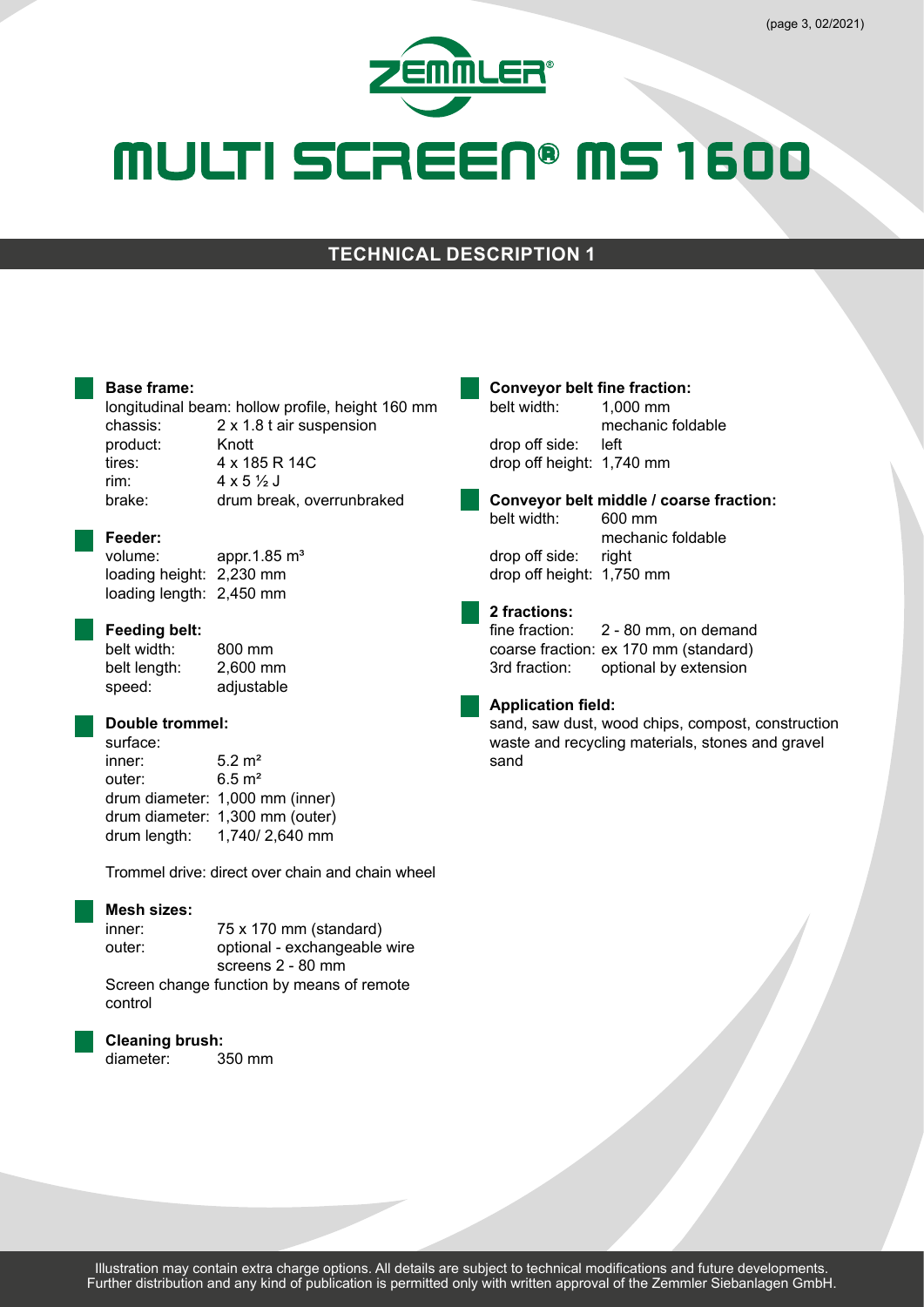

#### **TECHNICAL DESCRIPTION 2**

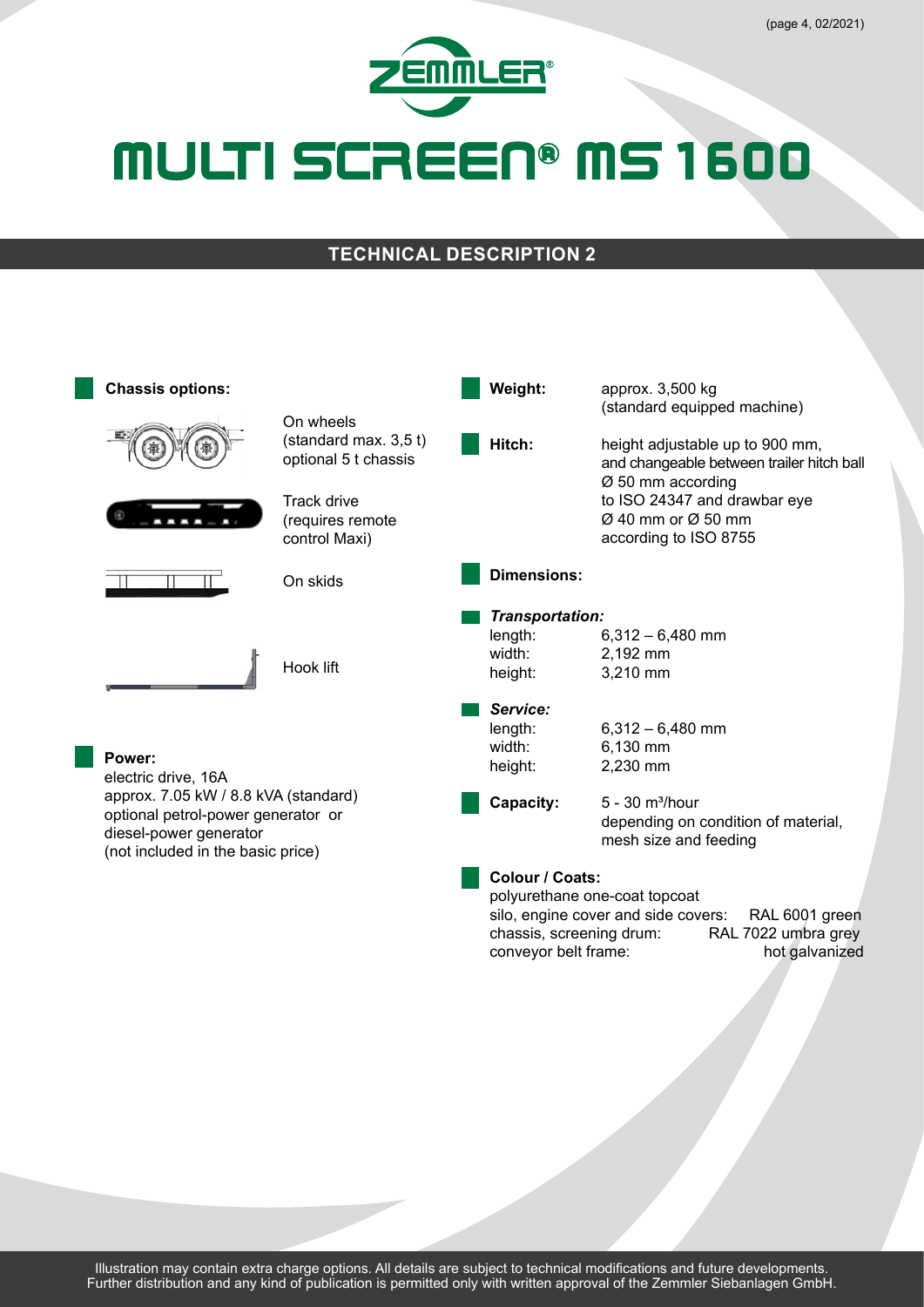

#### **DIMENSIONS STANDARD EQUIPPED**



Illustration may contain extra charge options. All details are subject to technical modifications and future developments. Further distribution and any kind of publication is permitted only with written approval of the Zemmler Siebanlagen GmbH.